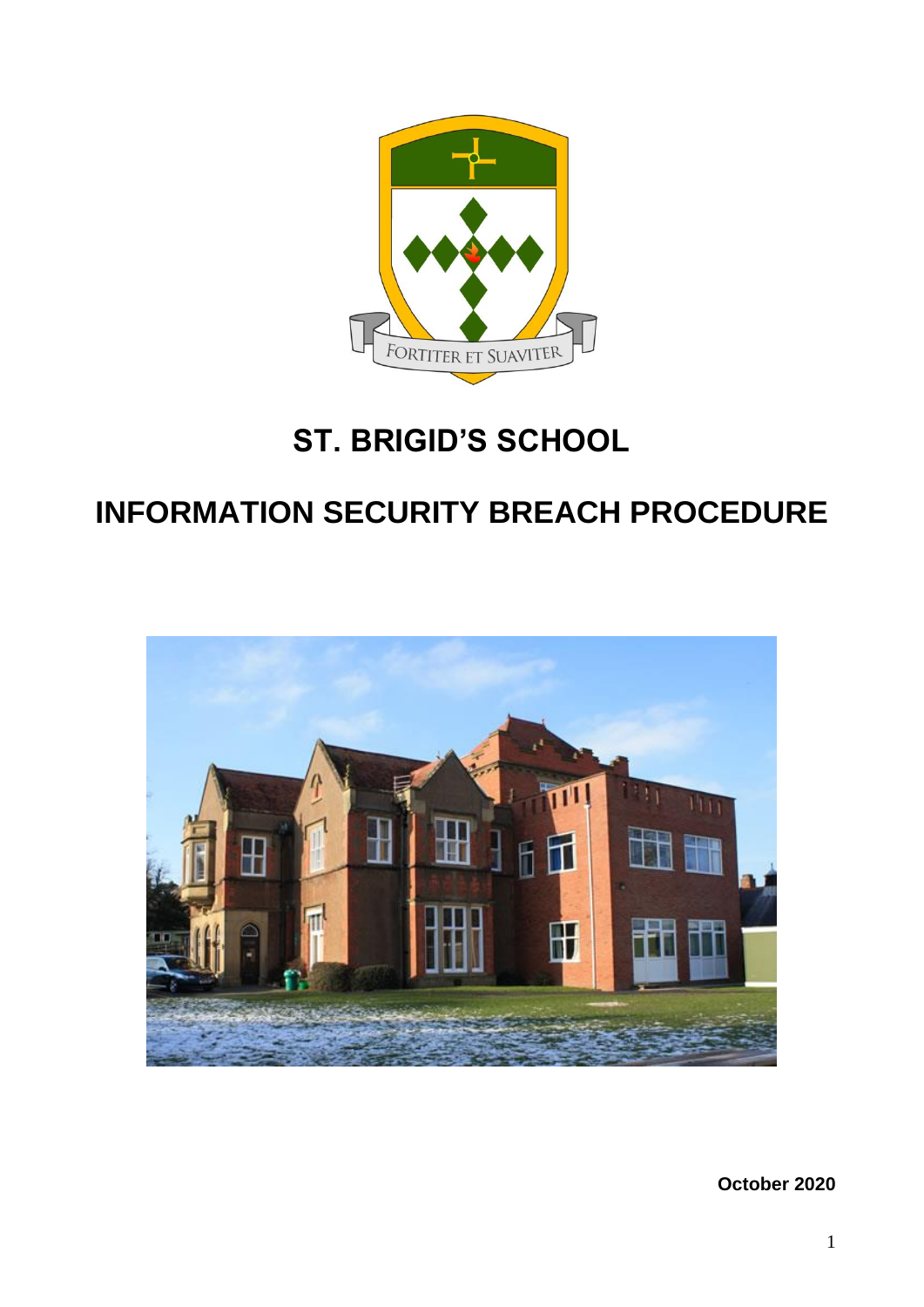## **1 Purpose**

- 1.1 In order to operate efficiently, St. Brigid's School has to collect and use information about people with whom it works with and for. These may include:
	- a) Members of the public;
	- b) Current, past and prospective pupils;
	- c) Current, past and prospective employees;
	- d) Current, past and prospective governors;
	- e) Clients and customers; and
	- f) Suppliers.
- 1.2 Organisations which process personal, and other sensitive, data must take appropriate measures against unauthorised, or unlawful, processing and against accidental loss, destruction of or damage to personal data. Many organisations take the view that one of those measures might be the adoption of a procedure on dealing with an information security breach incident.
- 1.3 Some key terms that are used in this procedure are:
	- **Information Assets** our data, files and documents in any format (paper and electronic);
	- **Information Security Breach**  an activity which causes or may cause the loss, damage or corruption of data (examples are given in paragraph 2.2); and
	- **Personal Data**  data which identifies a living individual either by itself or when matched with other data that would allow a clear identification to be made. Examples include – name, address, age, health, ethnicity etc.
- 1.4 This procedure has been developed using good practice published the Information Commissioner's Office (ICO). It will ensure that St. Brigid's responds appropriately and consistently to any actual or suspected breaches of that security, which may jeopardise its information assets and systems. This means that:
	- A record is made of all such breaches;
	- The breach is investigated thoroughly;
	- An assessment is undertaken on the on-going risk;
	- The breach is contained:
	- Appropriate actions are taken to address the problem;
	- Reports are made to external bodies, as required;
	- There is proper monitoring and oversight:
	- Any trends are identified and acted upon; and
	- Lessons are learned and our information security is improved.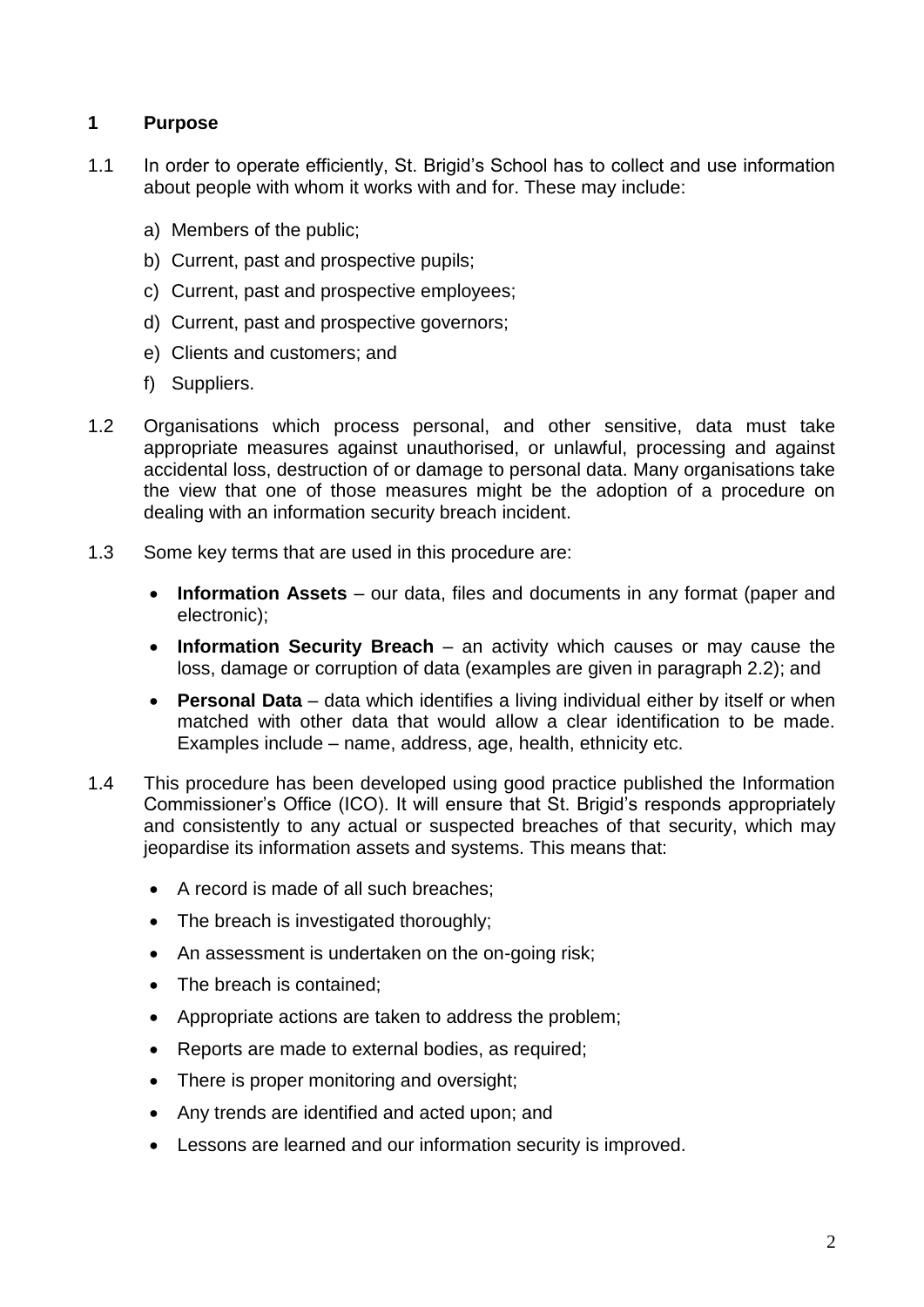- 1.5 This procedure encompasses the above requirements and aims to:
	- Reduce the impact of information security breaches by ensuring events and incidents are investigated and resolved appropriately;
	- Identify areas for improvement to decrease the risk and impact of future breaches; and
	- Protect the confidentiality, integrity and availability of our information assets at all times.
- 1.6 This document should be read in conjunction with the school's other information system policies and procedures – all of which are published on the school's website:
	- Data Protection Policy
	- Clean Desk / Clear Screen Policy and Procedure
	- CCTV Policy
	- Fair Processing Notice
	- Complaints Policy

# **2 Context / Scope**

- 2.1 This procedure applies to all St. Brigid's employees, governors, contractors and other third parties who may have information to our information assets.
- 2.2 The following are some examples of events that should be recorded using this procedure. The list is for guidance only and is not exhaustive; any event which potentially jeopardises the security of our information assets should be recorded, including:
	- Theft, or loss, of any school IT equipment such as PCs, laptops, mobile phones etc.;
	- Theft, or loss, of any other portable media storage such as; memory sticks, DVDs, CDs or other devices (whether encrypted or not);
	- Any school computer infected by virus or other malware;
	- Unauthorised access to databases containing personal and/or confidential information;
	- Finding that data has been accessed and/or changed by an unauthorised party;
	- Theft, loss or compromise of credit card data;
	- Theft or loss of hard copy files containing personal and/or confidential data (including credit card data);
	- Break-ins or other unauthorised access to buildings where personal data could have been viewed;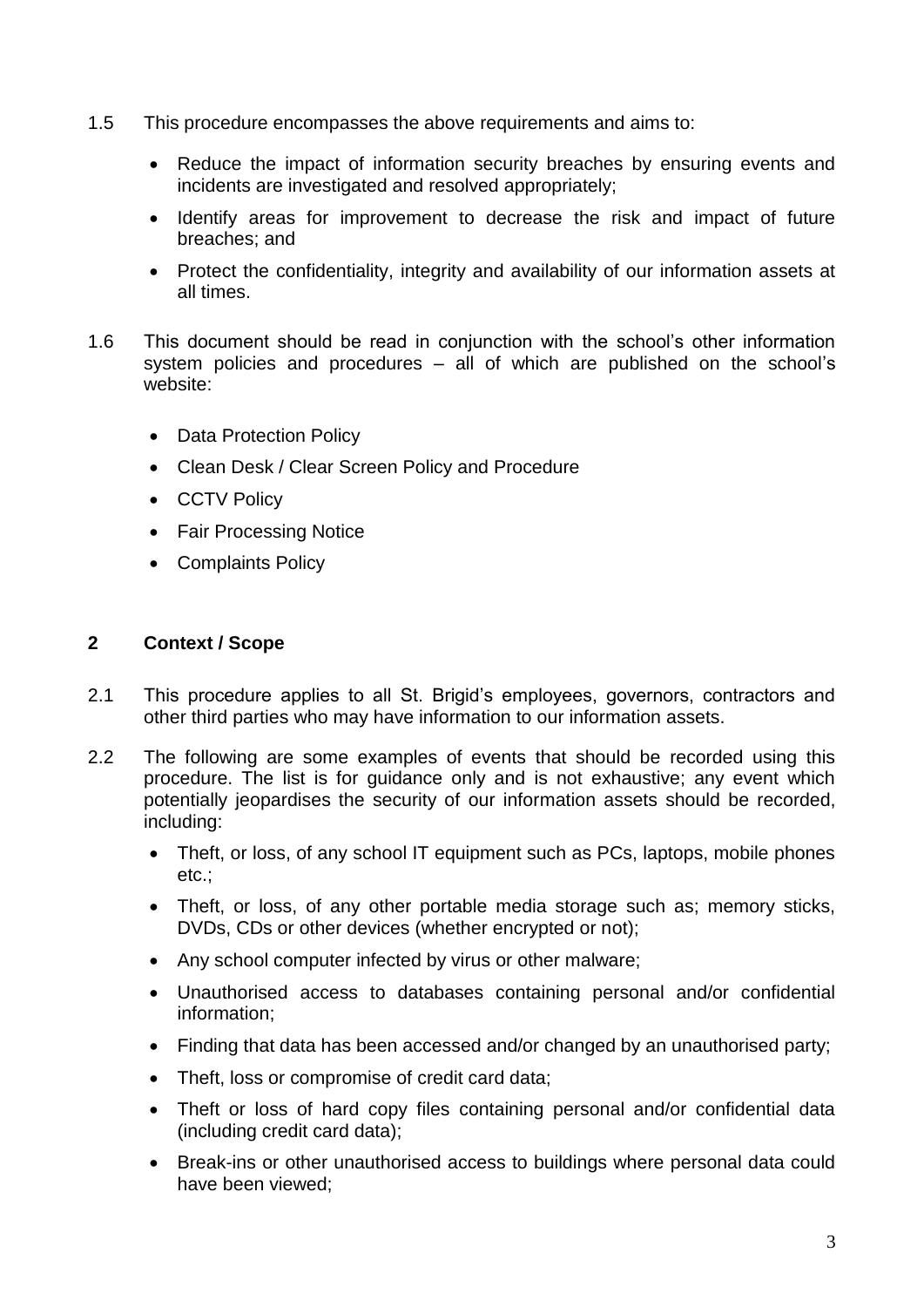- Disclosures of data verbally, in writing or electronically to someone who should not have access to it;
- Not storing confidential information correctly so that it could be by unauthorised people;
- Accessing and/or making use of information for personal gain;
- Disposal of confidential information in a non-secure way; and
- Unauthorised personnel in restricted areas.
- 2.3 The consequences of an information breach can be severe. From an organisational perspective, an information security breach can result in financial penalties (up to £500,000), reputational damage, service disruption or even failure. Information security breaches may cause real harm and distress to the individuals they affect – lives may even be put at risk.
- 2.4 Disciplinary action could be issued against an employee that has found to have been negligent.

#### **3 Procedure**

3.1 Any event, which is likely to jeopardise the security of our information assets should be reported immediately using this procedure.

**Step 1** – If a breach is suspected, the first step is to inform the Headteacher (or, in the absence of the Headteacher, the Business & Finance Manager).

**Step 2** – The Headteacher (or Business & Finance Manager) must then contact the Chair Of Governors and DCC's ICT Service Desk (01824 706299) to report the breach. Depending on the nature of the breach, the Headteacher may also need to contact the following:

- Police, e.g. if there has been a theft or break in; and
- Caretaker, e.g. to make premises secure after any break in.

**Step 3** – DCC's ICT Support Desk will record the breach within the 'Supportworks' system and then refer it onto DCC's Principal IT Security Officer for investigation (or, in the absence of the Principal IT Security Officer, DCC's Corporate Information Manager).

**Step 4** – The Principal IT Security Officer will contact the Headteacher and arrange to meet within two working days to discuss the incident in greater detail.

**Step 5** – The Principal IT Security Officer and Headteacher will meet, discuss the incident and complete an 'Information Security Incident Report Form' (see appendix 1). The purpose of the form is to create a record of the incident, which will include:

• Details of the breach;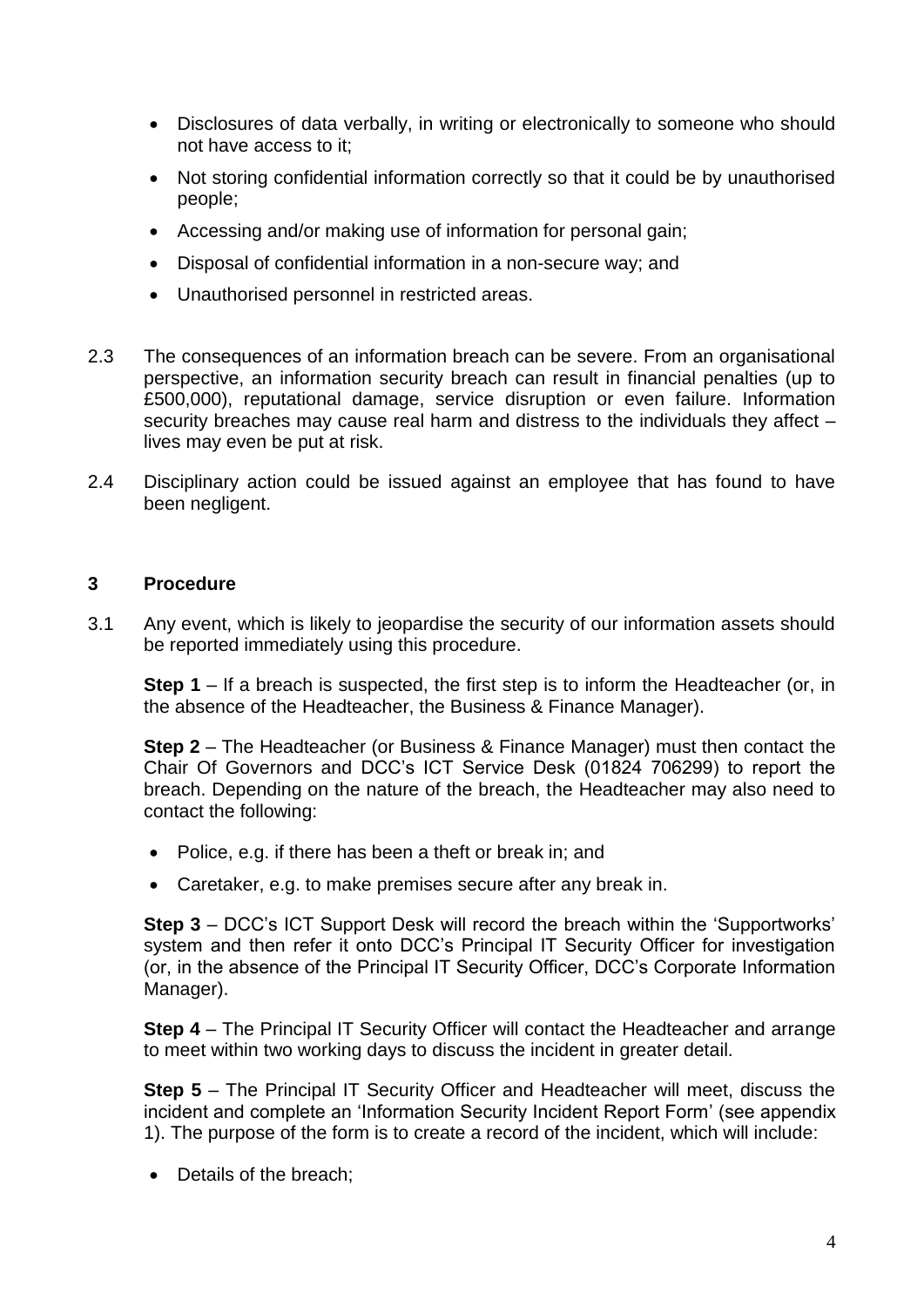- Identify the data affected\*;
- Identify the likely impact of the breach;
- Assess the on-going risk;
- Identify the causes of the breach;
- Identify containment and recovery options;
- Identify who to notify;
- Agree upon a resolution or workaround; and
- Agree corrective actions to be taken to prevent reoccurrence, with target dates for their completion.

**\*** where information security breach involves the loss or compromise of personal data, the Principal IT Security Officer will consider notifying relevant parties such as the ICO, media and the individuals whose data has been lost or compromised.

**Step 6** – The Headteacher will arrange the implementation of the agreed actions.

**Step 7** - The Principal IT Security Officer will brief the Corporate Information Manager on the incident. Depending on the severity and likely impact of the incident, the Corporate Information Manager may choose to inform DCC's Head of Business Planning & Performance (and/or the Council's Senior Leadership Team) of the incident.

**Step 8** – After a mutually agreed period of time after the event (maximum of 14 days), the Principal IT Security Officer and Headteacher will meet and review the progress of implementing the agreed corrective actions.

**Step 9** – As progress is made, the Principal IT Security Officer will update the call on the Supportworks system and only close it down once (s)he is happy that the agreed actions have been effectively implemented.

**Step 10** – The incident will be discussed at DCC's Information Governance Group. Any lessons learned will then be discussed with the aim of reducing the risk of it happening again.

**Step 11** – The Principal IT Security Officer will review issues, trends and lessons learned arising from all incidents on a quarterly basis. Based on this review, (s)he will recommend any new measures to improve security. Recommendations could involve the development of; new policies, guidance, processes, communications and training as required.

#### **4 Roles and Responsibilities**

- 4.1 All school employees, governors, contractors and other third parties, who have access to our information assets, are responsible for:
	- Ensuring the safety and security of that information and the systems that support it; and
	- Following this procedure for reporting all information security breach incidents.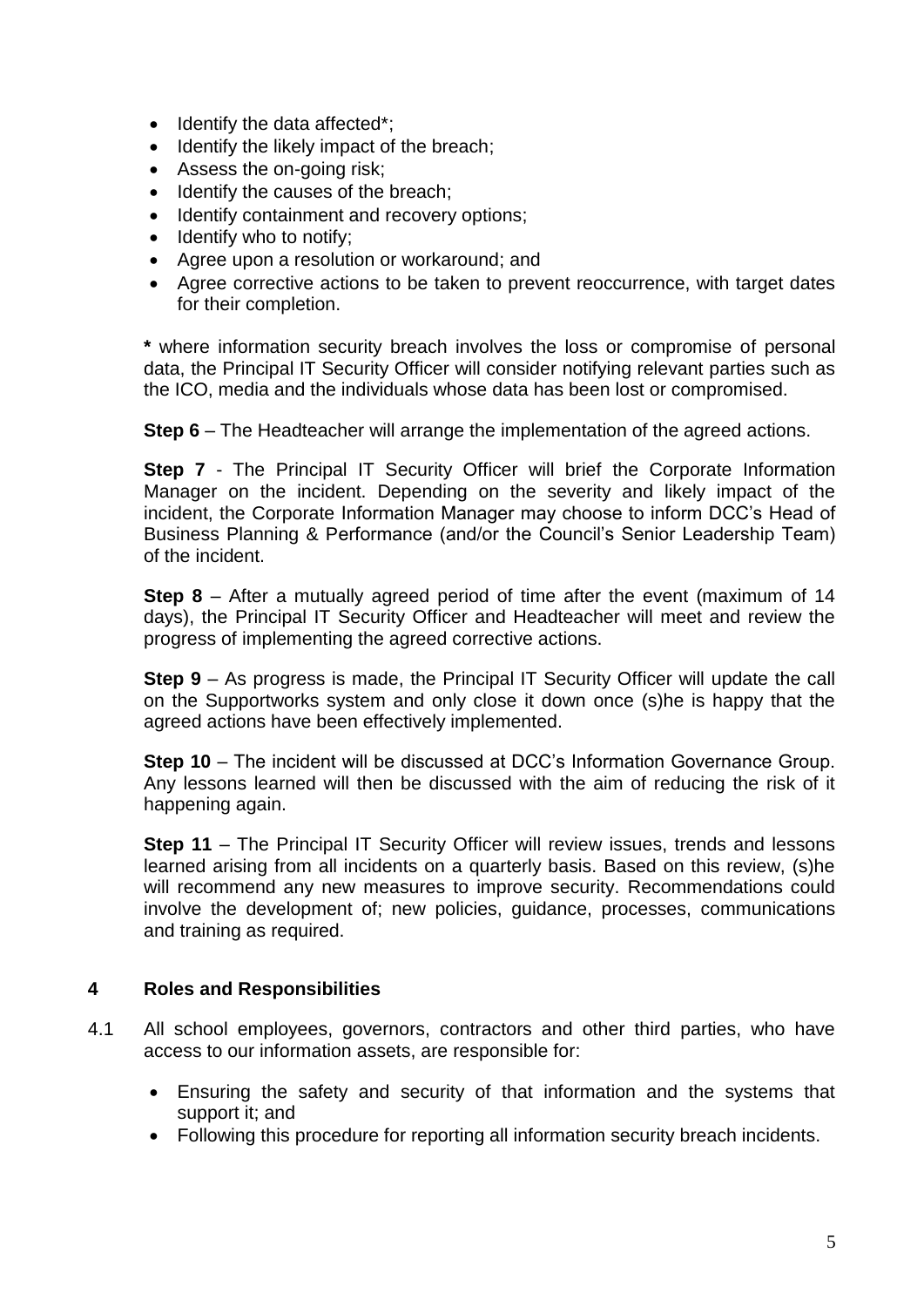#### 4.2 Headteacher

- To inform DCC's ICT Service Desk of an information security breach;
- To meet with DCC's Principal IT Security Officer, discuss the incident and assist with the completion of an 'Information Security Incident Form,;
- Agree the actions with the Principal IT Security Officer; and
- Arrange the implementation of the actions within the agreed timescales.

#### 4.2 DCC ICT Service Desk

- Recording of all information security breach incidents on the 'Supportworks' system; and
- Referring all information security breach incidents onto Principal IT Security Officer for investigation.
- 4.3 Principal IT Security Officer
	- Maintains overall responsibility for ensuring compliance with this procedure;
	- Arranging to meet with the Headteacher;
	- Completing an 'Information Security Incident Form';
	- Coordinating and managing the response to any reported incident;
	- Reporting regularly to the Corporate Information Manager on all security incidents;
	- Analysing trends in information security breaches and recommending solutions;
	- Managing the implementation of any recommended solutions;
	- Reporting of incidents to external bodies, such as the ICO, if required; and
	- Informing individuals affected, if required.
- 4.4 Corporate Information Manager
	- Providing reports on information security breach incidents to the Head of Business Planning & Performance and Council's Senior Leadership Team; and
	- Provide cover for DCC's Security and Standards Officer, if (s)he is unavailable.

## **5 DCC Quality Control and Monitoring Compliance**

5.1 This procedure is jointly owned by the Principal IT Security Officer and Corporate Information Manager

## **6 Further Guidance**

6.1 Further advice and guidance on this matter is available from the Principal IT Security Officer (01824 706229).